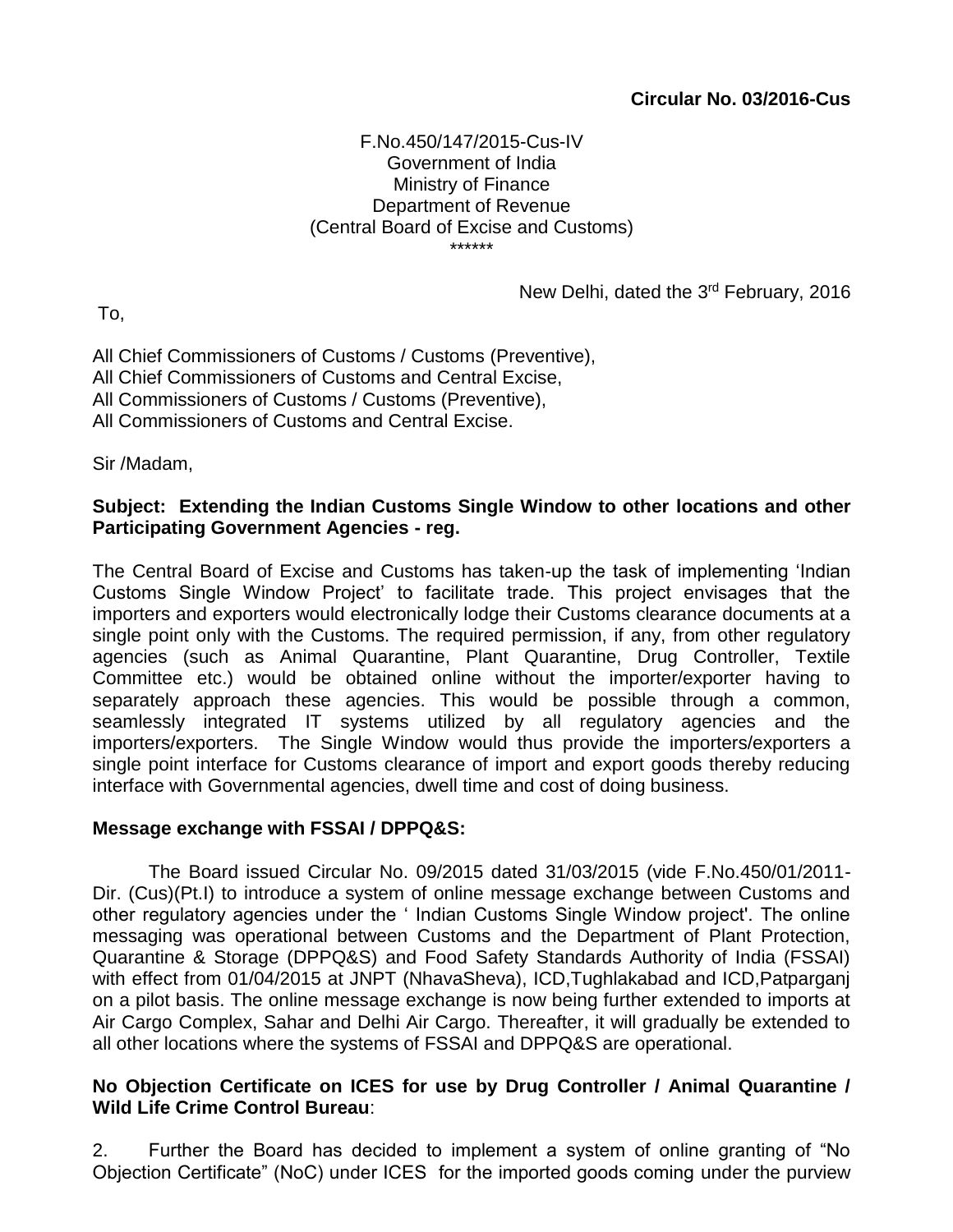of the following Agencies namely (i) Drug Controller (ii) Animal Quarantine (iii) Wild Life Crime Control Bureau. Under this system of granting NoC for imported goods, the offices of these agencies will be connected to the ICES. Upon the online filing and assessment<sup>1</sup> of the Bill of Entry, the system will identify Bills of Entry that contain items requiring NOC from these agencies. The system will then automatically re-direct the Bills of entry to the concerned officers serving with these Agencies for Granting NOC. Initially, as is the case with FSSAI and PQIS, the selection of items to be referred to these agencies will be based on Customs Tariff Head only. Subsequently, criteria will be introduced.

3. To obtain NOC from these agencies, the Customs Broker or Importer would have to produce hard copies of check-lists, import licenses, and other certificates/documents<sup>2</sup> as required by the Agency, along with a copy of the Bill of Entry. Based on the Bill of Entry Number, the Agency's officer will retrieve the Bill of Entry online on ICES, verify the documents and record its decision online. At this stage, the Agency's office may:

(i) **Release** - No Objection Certificate

1

- (ii) **Out of Scope:** Item does not require the Agency's NOC
- (iii) **Reject:** Item is not permitted for clearance for home consumption. Agency's office may make a suitable recommendation in respect of the item such as re-export or destruction. (The Agency will record this remark online.) Customs shall take further necessary action on the Bill of Entry.
- (iv)**Withhold NOC:** NOC has been temporarily withheld for want of further documentation and/or testing after entering suitable remarks in the system by the Agency. These BEs can be retrieved by Agency's office for a further decision (Release/Provisional NOC/Out-of-Scope/Reject) after the information is received.
- (v) **Provisional NOC:** NOC is granted subject to the production of Letters of Guarantee and carrying out testing of samples as required by the Agency. Customs may release goods after a Bond or Letter of Guarantee is accepted for the Bill of Entry and the requisite samples are drawn. [Provision will be made for the capture of Letter of Guarantee Number or Bond Number to be entered by the Agency.]

4. Out of Charge will be given for the Bill of Entry only after the Agency enters Release/Out of Scope/ or Provisional NOC for all items of the Bill of Entry. Since, the Agency's office records the NOC online, Customs shall not insist on the physical copy of the NOC.

5. In case 'Rejection', by the Agency, in addition to the remarks entered into by the Agency online on ICES as described in 3(iii) above, the Agency will also advise the basis for rejection so that the concerned Assistant/Deputy Commissioner in the Appraising Group

 $1$  It has been decided to refer the Bill of Entry to the Agencies at the stage of filing and processing of the Bill of Entry by RMS. When this decision is implemented in ICES, the field formations will be notified.

<sup>&</sup>lt;sup>2</sup> Shortly, under the Single Window project, CBEC will implement the 'Integrated Declaration' in which the Bill of Entry format will be modified to include all clearance-related data which is presently required in separate application forms by the Drug Controller's office, Animal Quarantine, Plant Quarantine, Wildlife Crime Control Bureau and FSSAI. Till such time as the 'Integrated Declaration' is implemented, separate application forms may continue to be submitted as at present. Further, CBEC will introduce a facility for uploading of digital copies of supporting documents, doing away with the need to submit hardcopy documentation.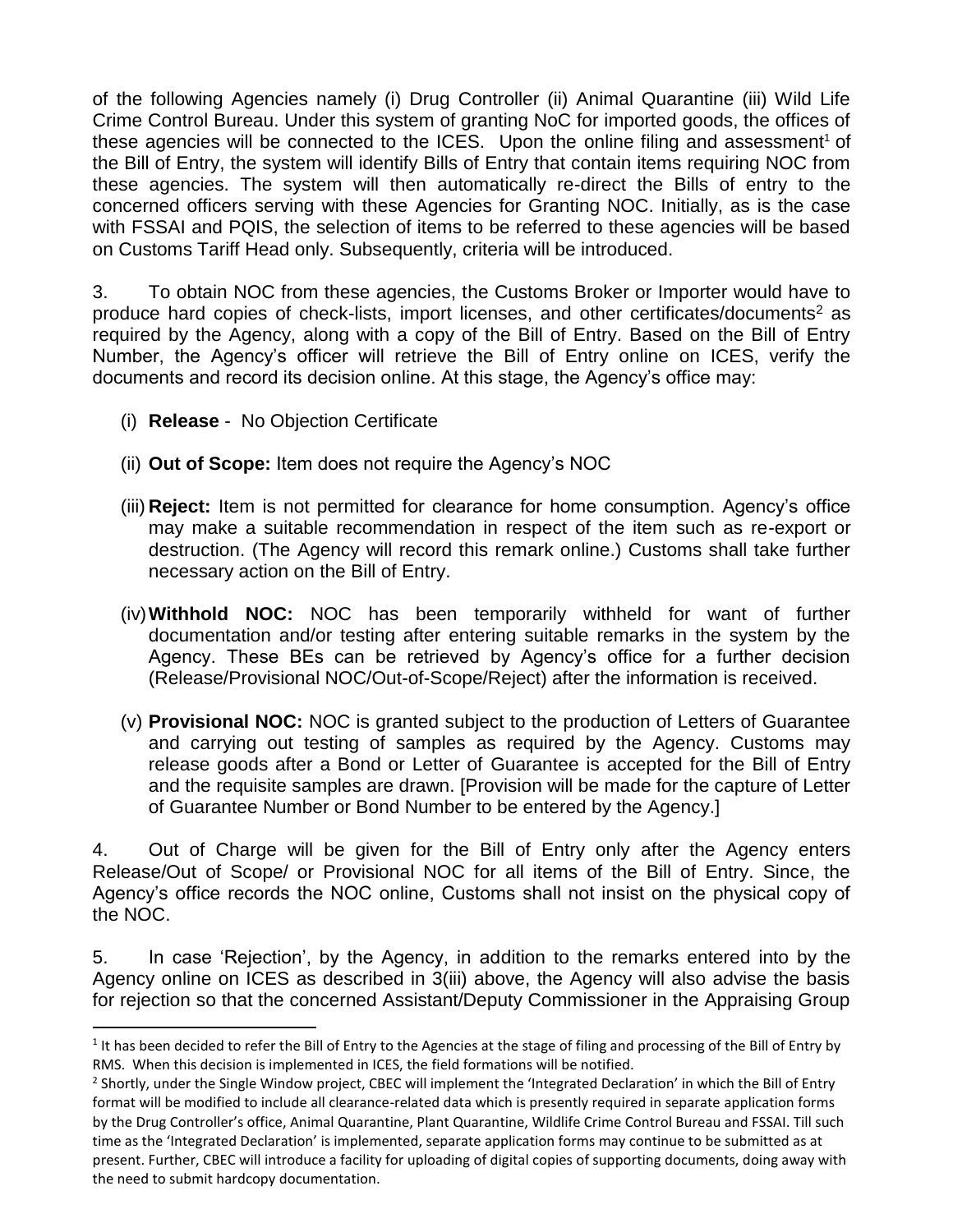can take further course of action, including adjudication under the provisions of the Customs Act, 1962. Likewise, in case of Provisional NOC, where the samples upon testing fail to meet the qualifying criteria, the Agency's officer will advise on the outcome of tests to the concerned Assistant/Deputy Commissioner in the Appraising Group, which will take further action on the Bill of Entry, including adjudication, where necessary.

6. The Single Window "No Objection Certificate" or NOC module will be introduced on a pilot basis with effect from 05/02/2016 at JNCH, ACC Sahar, Air Cargo Delhi, ICD Tughlakabad, and ICD Patparganj for Drug Controllers Office, Wildlife Crime Control Bureau and Animal Quarantine.

# **Lab Module in ICES for use by CRCL, Textile Committee and other Agencies:**

7. Another feature has been introduced in ICES to bring online the process of referring samples of consignment for testing and analysis. It is referred to as the 'Lab Module'. This feature was launched at a few locations to automate the process of referring samples drawn from consignments to testing facilities of the Central Revenues Control Laboratories (CRCL). Now, this module has been fine tuned in order to extend it for the testing of consignments by laboratories/referral agencies under the Textile Committee, and to other Agencies to whom Customs may refer samples/documentation for testing and/or NOC.

8. Under the 'Lab module', Customs officers who are responsible for examination of goods and drawl of samples can generate Test Memos online, record the details of the samples drawn online and print test memos. Customs will duly dispatch the samples drawn from the consignment to the concerned laboratory/ referral agency. Upon the receipt of the samples, the laboratories can access the Test Memo details online, and when tests/analysis is carried out, the laboratory/referral agency shall record the results/ findings online. These results/recommendation can be accessed by Customs instantaneously, and thereafter, Customs can take further necessary action on the consignment without waiting for the physical copy of the test results/ recommendation.

9. Under the Single Window project, the Lab Module will be used when a reference has to be made by a Customs Officer online to another Government Agency for NOC/ Clearance at the stage of examination, then he may make a reference using the lab module. For example, after going through examination instructions, Compulsory Compliance Requirements (CCRs), documents or goods, if the Officer seeks to forward a sample to another agency such as the Textile Committee for testing of samples, he may draw a sample and forward it to the agency after filling-up details on the Lab Module.

10. To be able to send a sample to a laboratory or to make a reference to an agency using the lab module, the necessary directories have to be updated, wherein, the Customs locations and Customs tariff heads may be mapped to the Laboratories/ Agencies. DG (Systems) will make the appropriate arrangements in this regard so that these directories are managed by the Local Systems Manager. The required fees for testing etc, and supporting documents required for these Laboratories/ referral agencies are not currently provided in the Lab Module. Therefore, importers would continue to furnish the required documents to the respective agencies as before. Further, the mode and manner of payment of testing fee and other charges of these Labs/ referral agencies will continue as per the existing practice.